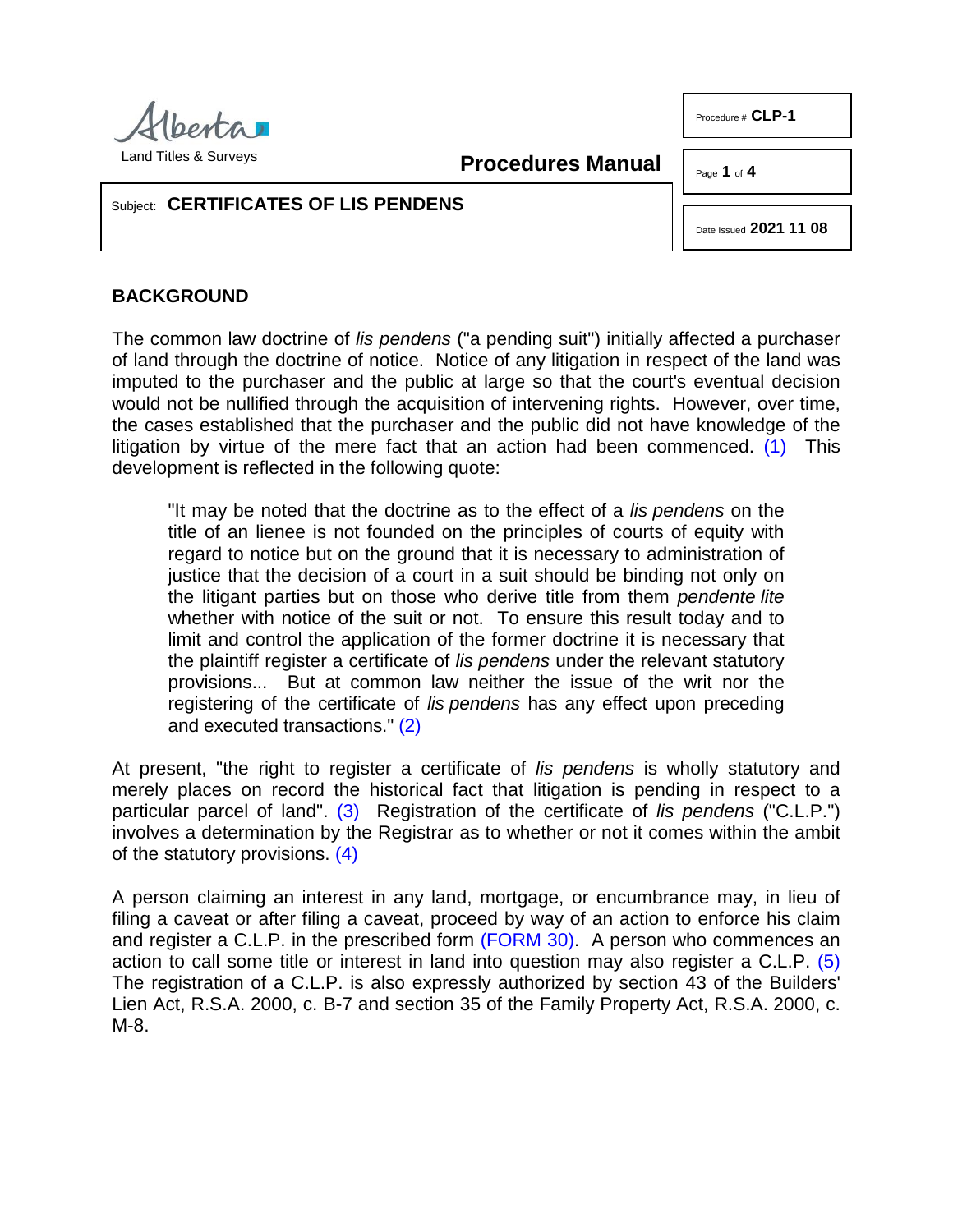#### **REGISTRATION PROCEDURE**

#### **A. GENERAL REQUIREMENTS**

1. C.L.P.'s relating to a builders' lien or caveat must come to the registration area in red folders in order to comply with the fixed time periods. Since removal of a caveat does not terminate the interest protected by the caveat, a C.L.P. respecting a caveat may be registered even if the caveat to which it refers has been lapsed or discharged[.\(7\)](#page-3-5)

<span id="page-1-1"></span>2. The C.L.P. in a prescribed form [\(FORM 30,](http://www.servicealberta.ca/pdf/ltmanual/FORM30.pdf) Land Titles Act or [FORM 6,](http://www.servicealberta.ca/pdf/ltmanual/CLP-1-FORM6.pdf) Builders' Lien Act) must be signed and sealed by the clerk of the court. The C.L.P. may be FAX FILED with the clerk of the court.

3. A C.L.P. against untitled land is not acceptable for registration unless it relates to a registered instrument.

4. Most C.L.P.'s will indicate that the court action relates to either a caveat, a builders' lien, a mortgage which is being foreclosed, or proceedings under the Family Property Act. If the action is in respect of some other matter, the C.L.P. should give a brief description of the title or interest which is being litigated. The lack of the description of the interest is not a reason for rejection. An example is the situation where the plaintiff is claiming that a real estate transaction was fraudulent. In this case, the plaintiff will have no direct interest in the land but will be bringing the action to have ownership restored to one of the defendants who is usually a debtor of the plaintiff. [\(6\)](#page-3-6)

5. The endorsement of the certificate of title should indicate the matter being litigated. An example of a endorsement is:

<span id="page-1-0"></span>"CERTIFICATE OF LIS PENDENS RE MORTGAGE 831000111".

Where the C.L.P. relates to a matter other than a registered instrument or caveat, the name of the person on whose behalf it is registered is also included in the particulars.

The SPIN2 document type to be used when creating a Document Registration Request (DRR) form is: Certificate of Lis Pendens

The code used for registration at Land Titles is: CELP

6. **Family Property Act** - A C.L.P. under the Family Property Act may be endorsed against a certificate of title even if there is a material difference between the name of the registered owner and the name of the person whose land is affected by the proceedings. The C.L.P. must contain a legal description.

7. More than one C.L.P. relating to an interest or arising out of one court action may be registered. Several parties may have an interest in the subject matter of a court action and each may file a separate C.L.P.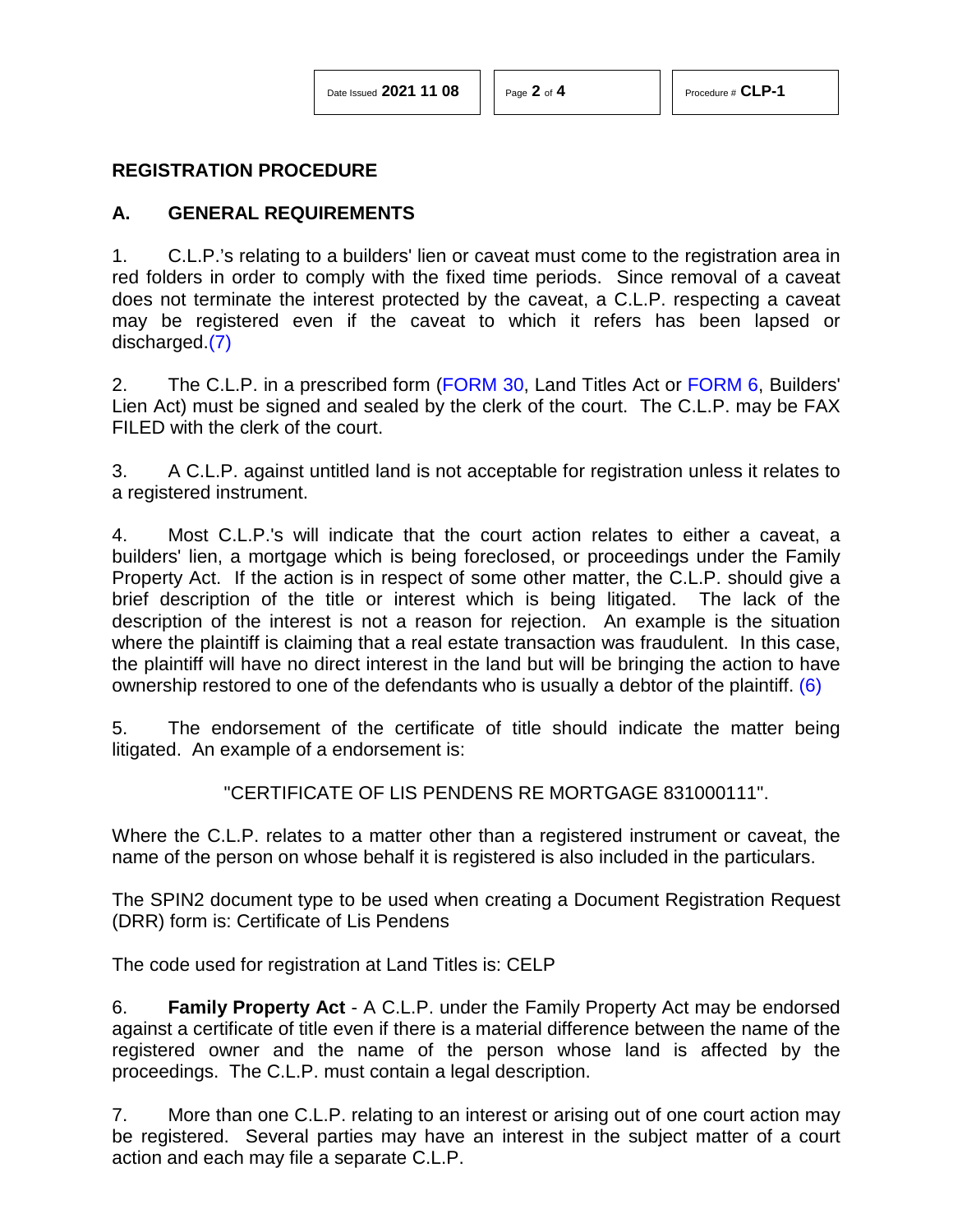# B. **WITHDRAWAL OF CERTIFICATE OF LIS PENDENS**

1. A C.L.P. is cancelled upon registration of the following:

a) a certificate under seal of the clerk of the court stating that proceedings for which the certificate was granted are

(i) discontinued, or

(ii) dismissed and the time for commencing an appeal has expired and no appeal has been commenced, or if commenced, has been finally disposed of or discontinued.

b) a withdrawal of the C.L.P. in the prescribed form [\(FORM 30A\),](http://www.servicealberta.ca/pdf/ltmanual/FORM30A.pdf) attestation must be complied with,

(i) by the person on whose behalf the C.L.P. was registered, or

<span id="page-2-0"></span> $(iii)$  if the C.L.P. relates to a caveat or builders' lien which was signed by an agent, by the same agent, [\(8\)](#page-3-7) or

The SPIN2 document type to be used when creating a Document Registration Request (DRR) form is: Discharge

The code used for registration at Land Titles is: DISC

c) an order of the court discharging the document which is the basis of the C.L.P, this only applies to Builders' Liens.

The SPIN2 document type to be used when creating a Document Registration Request (DRR) form is: Discharge by Order

The code used for registration at Land Titles is: DISO

2. Although a withdrawal of a C.L.P. should be presented with a discharge of the mortgage, builders' lien or caveat it is related to, failure to do so is not a reason for rejection of the discharge. A note to the registrant, advising that the C.L.P. is still registered against the title, should be made on the Customer Registration Notice.

## C. **INSTRUMENT HAVING SAME EFFECT AS CERTIFICATES OF LIS PENDENS**

1. **Notice Under the Securities Act** - The Alberta Securities Commission may send a notice to the Registrar that proceedings are being taken that may affect land belonging to the person or company referred to in the notice. The notice is registered against the land indicated in the notice and has the same effect as the registration of a C.L.P. or a caveat. The Commission may revoke or modify the notice in writing. [\(9\)](#page-3-8)

2. In the above case, particulars of the notice to be endorsed on title are:

## <span id="page-2-1"></span>"NOTICE BY ALBERTA SECURITIES COMMISSION"